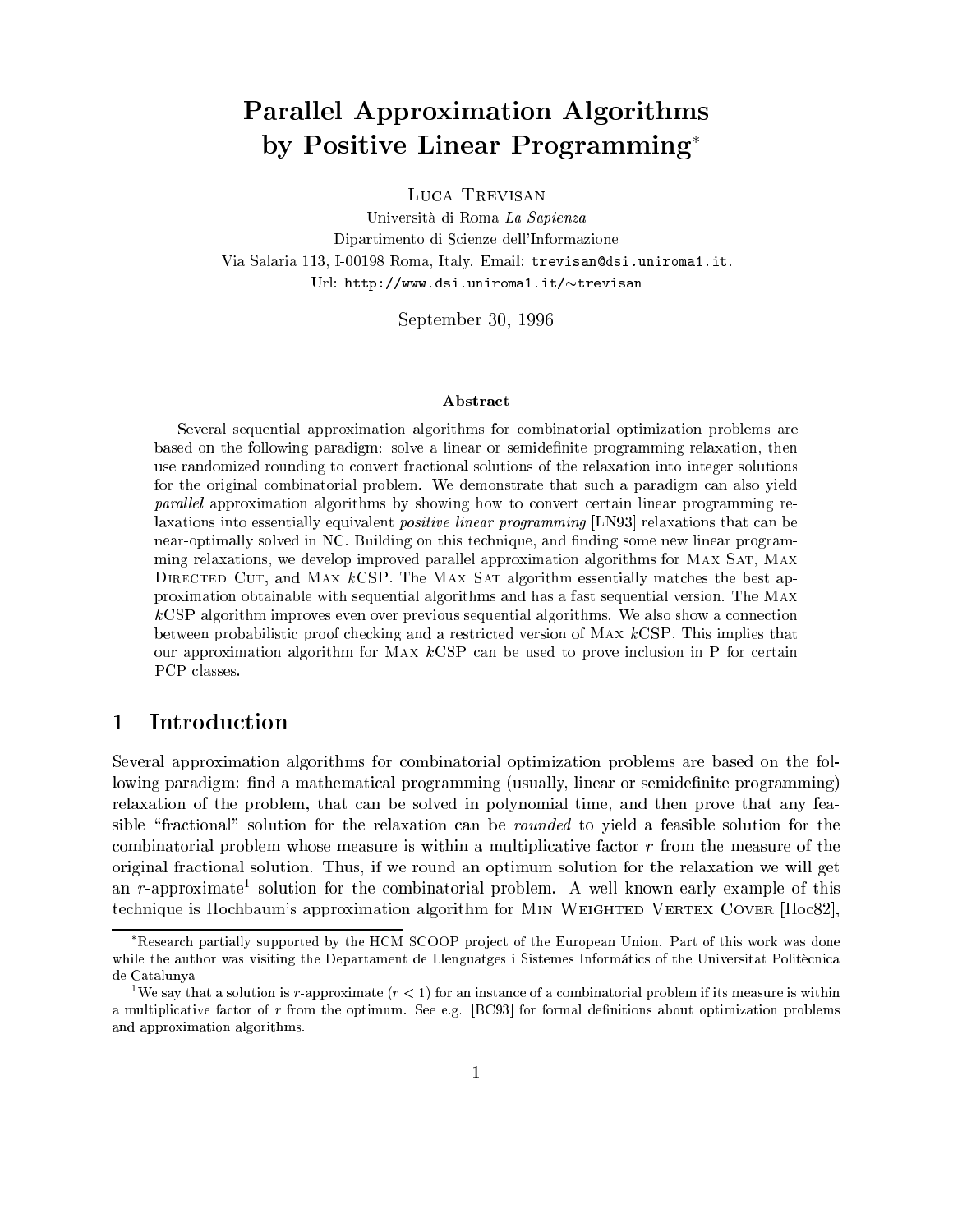where a simple *deterministic* rounding scheme is used. However, *randomized* rounding schemes (first introduced by Raghavan and Thompson [RT87]) are in general more efficient and are usually derandomizable. A very nice application of randomly rounding a linear programming (LP) relaxation is Goemans and Williamson's  $3/4$ -approximate algorithm for MAX SAT [GW94] that achieves the same performance of a previous algorithm by Yannakakis [Yan94] but that is much easier to describe and analyse. Outstanding approximation results have been obtained in the last two years by randomly rounding *semidefinite relaxations* of combinatorial problems. Starting with the celebrated results by Goemans and Williamson [GW95], who showed that MAX CUT and MAX 2SAT are :878-approximable with this technique, an increasing number of results have been obtained using semidefinite programming, including better results for MAX 2SAT [FG95] and new results for graph coloring [KMS94], and the "betweeness" problem [CS95]. Shmoys' recent survey on approximation algorithms [Shm95] contains other applications of linear and semidefinite programming.

Unfortunately, such powerful techniques do not seem to be useful to develop *efficient parallel* approximation algorithms, the main reason being that both linear and semidefinite programming not only are P-hard problems, but it is even P-hard to approximate them [Ser91].

However, there exists a restricted version of linear programming (called Positive Linear Programming, PLP for short) that can be near-optimally solved using an NC algorithm<sup>2</sup> by Luby and Nisan [LN93]. Luby and Nisan observed that their algorithm could be used to approximate Min SET COVER in NC within a factor  $(1 + o(1)) \ln \Delta$ , were  $\Delta$  is the maximum cardinality of any set in the family, but, to the best of our knowledge, PLP has never been used to give relaxations of combinatorial problems in combination with random rounding schemes. Indeed, PLP is seemingly a very restricted version of linear programming, capturing packing and covering problems but nearly nothing else. Contrary to this intuition, we show that some good linear programming relaxations can be "translated" in a PLP form, thus yielding NC approximation algorithms.

Reductions to PLP. As a preparatory technical step, we prove that given a linear program that satisfies a certain set of properties, we can find near optimal solutions for it in NC by transforming it into an essentially equivalent positive linear program and then using Luby and Nisan's algorithm.

The MAX SAT problem. We then consider the MAX SAT problem, and its linear programming relaxation due to Goemans and Williamson [GW94]. In the MAX SAT problem we are given a set  $\{C_1,\ldots,C_m\}$  of disjunctive clauses over variables  $\{x_1,\ldots,x_n\}$  and non-negative weights  $w_1,\ldots,w_m$ for the clauses. We seek for an assigment of truth value to the variables  $\{x_1, \ldots, x_n\}$  that maximizes the sum of the weights of the satisfied clauses. We prove that Goemans and Williamson's LP relaxation can be near-optimally solved in NC using our reduction to PLP. We also show how to introduce a minor change in Goemans and Williamson's arguments and thus prove the 3/4 approximation guarantee assuming only 5-wise independence. As a consequence, we have that the MAX SAT problem is  $(3/4 - o(1))$ -approximable in NC. Since PLP can be solved sequentially in quasi-linear time, our translation also implies a  $(3/4 - o(1))$ -approximate sequential algorithm that runs in  $O(m)$  time, where m is the number of clauses. Recall that the best approximation that is currently achievable for Max Sat using sequential algorithms [GW94, GW95, FG95] is roughly :76, and to obtain such approximation it is necessary to solve semidefinite programs; Yannakakis'  $3/4$ approximate algorithm  $[Yang4]$  requires to solve max flow problems. Our algorithm achieves similar approximation with a remarkably faster running time. The best previous NC approximation for this problem was 1/2, due to Bongiovanni et al. [BCA91] and, independentely, to Hunt et al. [HMR+ 93]

<sup>2</sup> Recall that, informally, an NC algorithm is an algorithm that runs on <sup>a</sup> parallel computer in poly-logarithmic time using a polynomial number of processors (see e.g. [BC93] for formal definitions).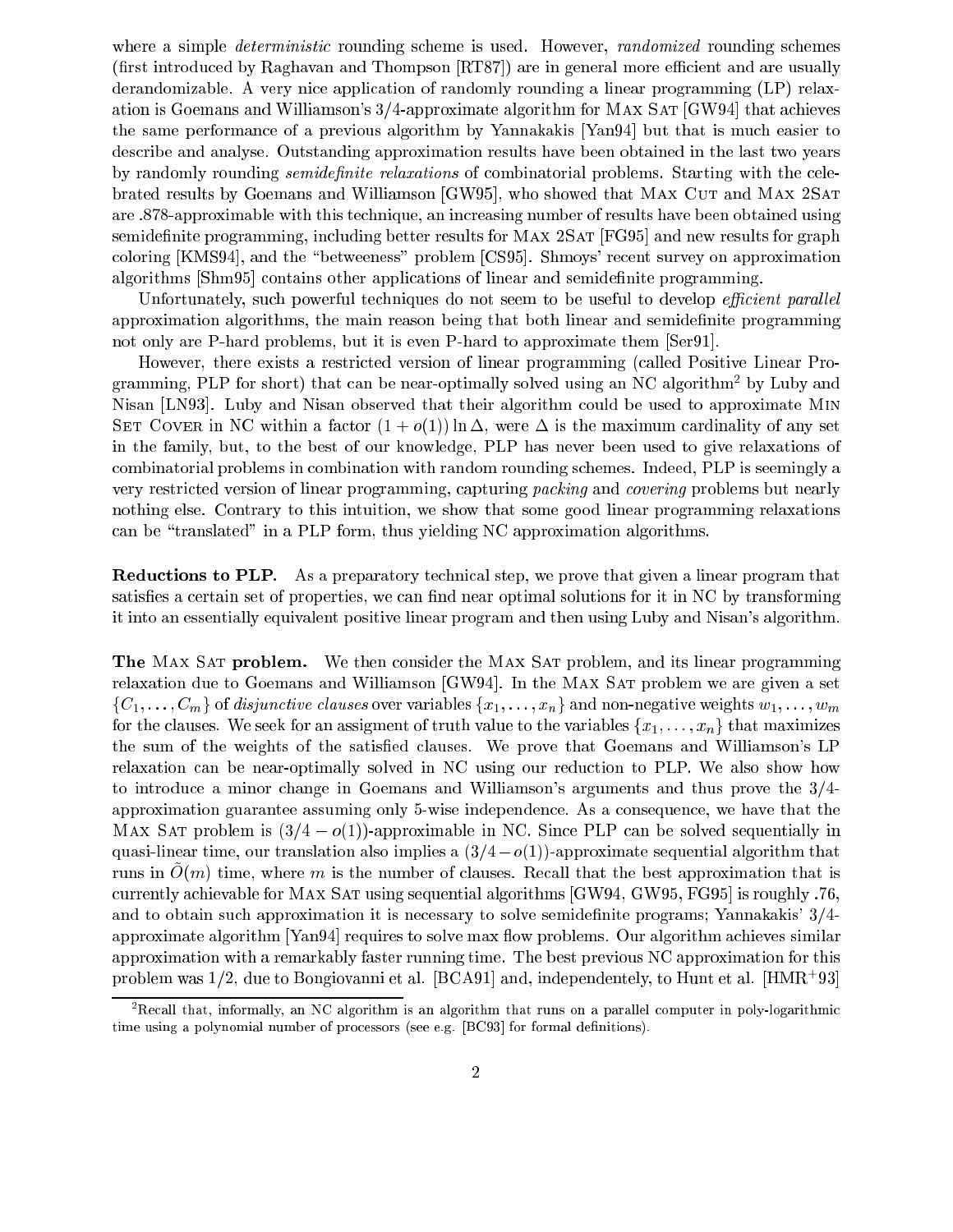using techniques of Luby  $\lceil$ Lub80]. More generally,  $\lceil$ DCA91, HMR+93] developed NC approximation algorithms for all the problems in the Max SNP [PY91] class. In particular, their algorithm for MAX SAT requires a quadratic number of processors. More recently, Haglin [Hag92] presented an NC 1/2-approximate algorithm for MAX 2SAT that uses a linear number of processors, and Serna and Xhafa  $[SX95]$  showed that a linear number of processors is sufficient to  $1/2$ -approximate the general Max Sat problem.

**The** MAX kCSP problem. For any  $k \geq 1$ , the MAX kCSP problem is the variation of the MAX SAT problem where any clause (also called *constraint*) is allowed to be an arbitrary boolean function over k variables. This problem is somehow implicit in  $[PY91]$  and has been defined in [KMSV94] (it has also been called "MAX k FUNCTION SAT" in [AKK95] and "MAX k-GSAT" in [Pap94]). The interest in this problem has been mainly related to the fact that it can express any Max SNP problem. Variations of this problem have also been studied due to their applications to the field of Artificial Intelligence (see [LW96] and the references therein). We show that in order to  $r$ -approximate this problem it is sufficient to  $r$ -approximate its restricted version MAX  $k$  Conj SAT, where each clause is a *conjunction* of literals. For both problems, only 2  $-$ approximate (see e.g. [KMSV94]) sequential algorithms are known. The same approximation factor is easily achievable in ive using ideas from [Lubo0, BCA91, HMR+95]. We define a linear programming relaxation of the MAX  $k$  CONJ SAT problem and we show that a proper random rounding scheme can be used to yield a  $2$   $\,$  approximation. The LP relaxation can be near-optimally solved in NC, and so we obtain an NC  $(2^{1-k} - o(1))$ -approximate algorithm. Using our reduction, both algorithms extend to the general Max kCSP problem.

The MAX DIRECTED CUT problem. In the MAX DIRECTED CUT problem, we are given a directed graph  $G = (V, E)$  and non-negative weights  $\{w_{(u,v)}\}_{(u,v)\in E}$  and we search for a partition  $(V_1, V_2)$  of the vertices that maximizes the sum of the weights of the edges whose first endpoint is in  $V_1$  and whose second endpoint is in  $V_2$ . Since it is well known that MAX DIRECTED CUT can be seen as a special case of MAX 2 CONJ SAT, our result for MAX  $kCSP$  implies that we have an NC  $(1/2 - o(1))$ -approximate algorithm for MAX DIRECTED CUT. Previous results [Lub86] implied that this problem was  $1/4$ -approximable in NC. Sequential approximation algorithms for this problem are, however, far better: Feige and Goemans [FG95] (improving a previous :796 approximate algorithm by Goemans and Williamson [GW95]) recently gave a :855-approximate algorithm using semidefinite programming.

**Relation to PCP's.** Finally, we show that an approximation algorithm for MAX  $k$  CONJ SAT can be used to approximate the probability of acceptance of probabilistic verifiers that adaptively read  $k$  bits. On the one hand this reduction yields the NP-hardness of approximating MAX  $k$  CONJ SAT (and thus MAX  $k\text{CSP}$ ) within a factor  $2^{-0.09k}$ , on the other hand, together with our improved approximation algorithm, it can be used to show that certain classes of languages defined in terms of probabilistic proof checking are contained in P. Such results strengthen previous ones by Bellare, Goldreich and Sudan [BGS95].

Related and independent results After completing this research, we learnt that Cristina Bazgan independentely used linear programming and random rounding to approximate Max k CONJ SAT within a factor  $e/(e^{1/k}+1)^k$  [Baz96]. Such approximation is better than  $2^{-k}$ , but is worse than 21k . Lau and Watanabe [LW96] used linear programming and random rounding to approximate the Max 2CSP problem over non-boolean domains: both their relaxations and their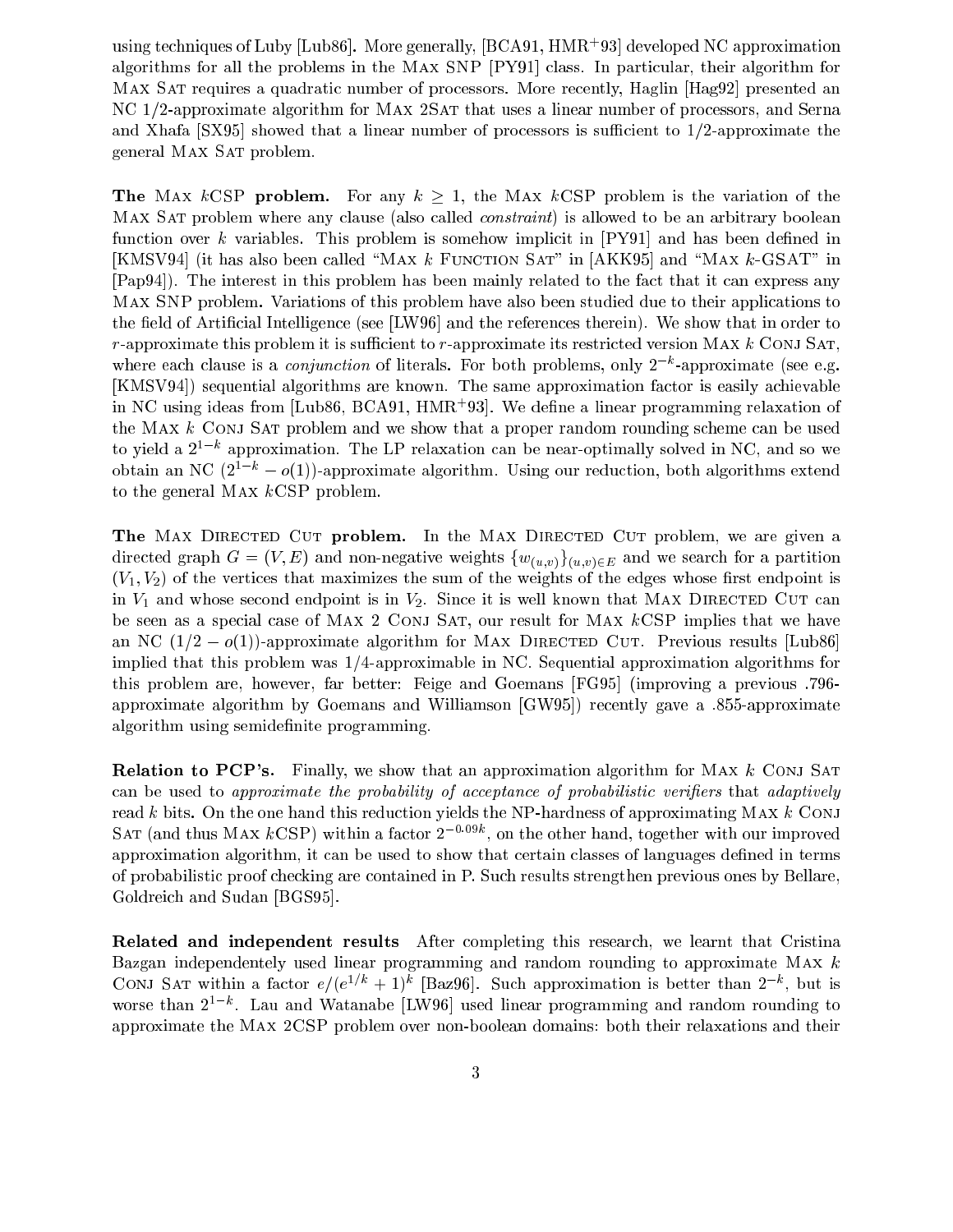rounding schemes are different from ours. Motivated by the results of the present paper, a  $.3674$ approximate algorithm for Max 3 Conj Sat has been recently developed in [TSSW96]. Seemingly, such an algorithm does not extend to the general MAX  $k$  Conj SAT problem, and, since it involves semidefinite programming, it cannot be easily parallelized.

### Organization of the paper

In Section 2 we review some known results; in Section 3 we introduce a general technique to reduce a certain class of linear programming problems to PLP. Section 4 is devoted to the  $(3/4 - o(1))$ approximate algorithm for MAX SAT. The algorithms for MAX  $kCSP$  and the applications to the MAX DIRECTED CUT problem are discussed in Sections 5, while the applications to probabilistically checkable proofs are presented in Section 6. Some open questions are discussed in Section 7.

### 2 Preliminaries

In what follows we will denote by [n] the set  $\{1, \ldots, n\}$ . Boldface letters will be used to denote vectors, e.g.  $\mathbf{u} = (u_1, \ldots, u_m)$ . Sometimes we will use 1 to denote a vector all whose entries are equal to 1. We also use the notations  $O(f) \equiv O(f(\log f)^{O(1)})$  and  $\text{poly}(f) \equiv O(f^{O(1)})$ . Given an instance I of MAX SAT we let  $opt_{MS}(I)$  be the measure of an optimum solution for I.

**Definition 1 (Positive Linear Programming [LN93])** A maximization linear program is said to be an instance of positive linear programming (PLP for short) if it is written as

$$
\begin{aligned}\n\max \quad & \mathbf{c}^T \mathbf{x} \\
s.t. \quad & A\mathbf{x} \leq \mathbf{b} \\
 & \mathbf{x} \geq \mathbf{0}\n\end{aligned}
$$

where all the entries of A,  $\bf{b}$  and  $\bf{c}$  are non-negative.

Maximization positive linear programs are also called fractional packing problems. Luby and Nisan developed a very efficient algorithm for approximating positive linear programming problems.

**Theorem 2** ([LN93]) There exists a parallel algorithm that given in input a maximization instance P of PLP and a rational  $\epsilon > 0$  returns a feasible solution for P whose cost is at least  $(1 - \epsilon)$ times the optimum. Furthermore, the algorithm runs in time polynomial in  $1/\epsilon$  and  $\log N$  using  $O(N)$  processors, where N is the number of non-zero entries in P.

The following result is useful to derandomize parallel algorithms where randomization is only needed to generate random variables with limited independence.

Theorem 3 (see e.g. [LW95, Section 16]) A pairwise independent distribution of n random variables of size  $O(n)$  is explicitely constructable in NC. For any  $k > 2$ , a k-wise independent distribution of n random variables of size  $O(n^k)$  is explicitely constructable in NC.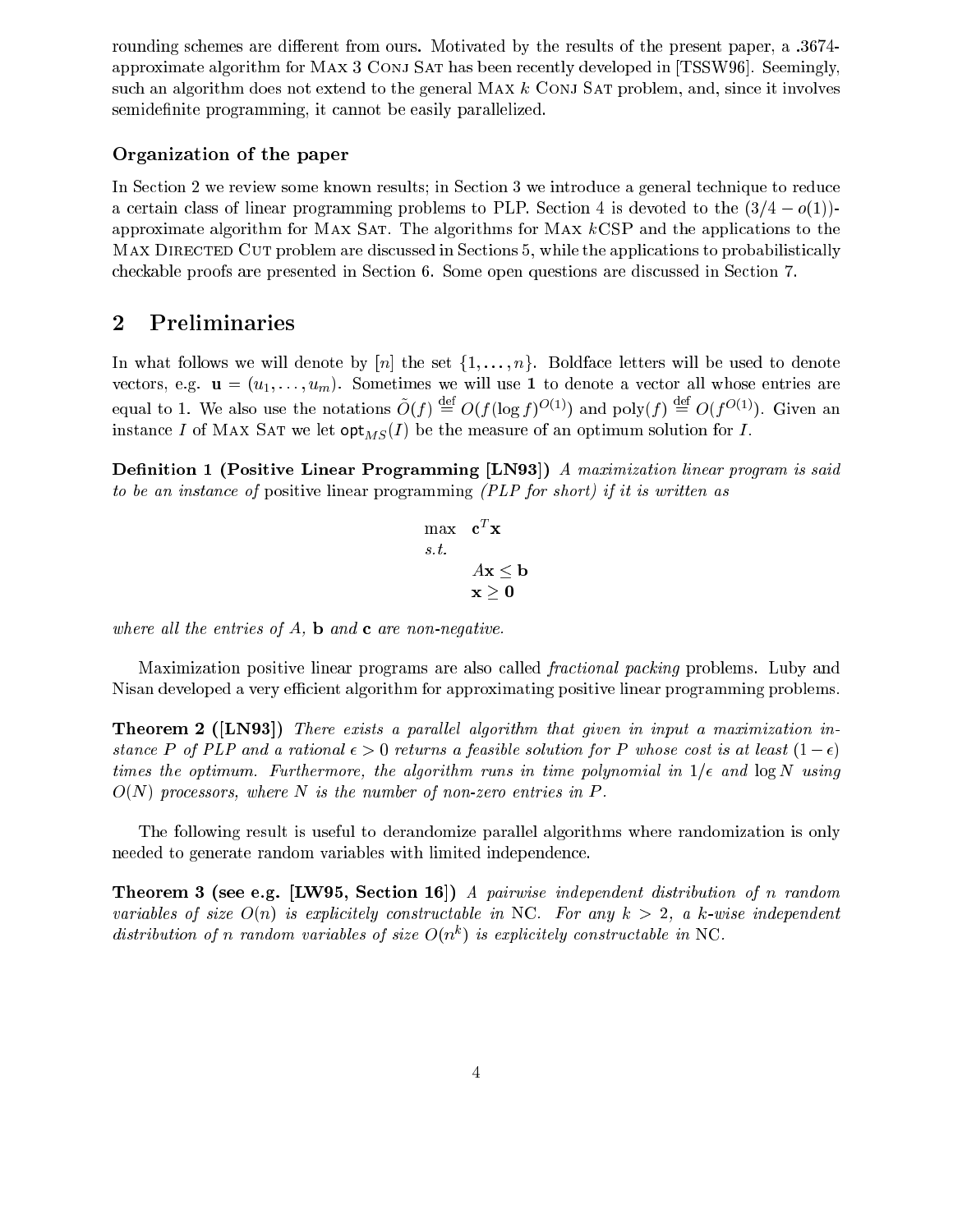## 3 On LP Problems that Are Reducible to PLP

In this section we will show that a certain class of linear programs can be approximately solved in NC by reducing them to instances of PLP and then using Luby and Nisan's algorithm.

**Definition 4** (( $\gamma$ , k)-form) Let  $\gamma > 0$ ,  $k \in \mathbf{Z}^+$  be constants; we say that a linear program is in  $(\gamma, k)$ -form if it is written as

$$
\begin{aligned}\n\max \quad & \mathbf{c}^T \mathbf{z} \\
s.t. \\
A^{(1)}\mathbf{z} + A^{(2)}\mathbf{x} - A^{(3)}\mathbf{x} \le \mathbf{b} \\
& 0 \le \mathbf{x} \le 1 \\
& 0 \le \mathbf{z} \le 1\n\end{aligned}
$$

where  $\mathbf{z} = (z_1, \ldots, z_m)$ ,  $\mathbf{x} = (x_1, \ldots, x_n)$  and the following properties hold:

- 1. All the entries of  $c$  and  $b$  are non negative.
- 2. All the entries of  $A^{(1)}$ ,  $A^{(2)}$ ,  $A^{(3)}$  are in  $\{0, 1\}$ .
- 3. Any row of  $A^{(1)}$  has at most one non-zero entry.
- 4. For any  $j \in [m], \sum_{i=1}^n$ <sup>P</sup>  $h_{l}a_{h,j}^{(1)} \neq 0$  $(a_{h,i}^{(2)} + a_{h,i}^{(3)}) \leq k.$
- 5. The solution  $x_1 = \ldots = x_n = z_1 = \ldots = z_m = \gamma$  is feasible.

The aboved definition is admittedly quite artificial. It tries to capture the kind of nice properties that are shared by LP relaxation of certain combinatorial problems. In this paper we deal with satisfiability problems where there are clauses defined over boolean variables, and we want to find a setting of the variables that satisfies the maximum number of clauses. A natural way of formulating such problems is to use one LP variable for any clause and one for any boolean variable; this motivates the fact that we distinguish between z variables (for clauses) and x variables (for boolean variables) and we let the objective function depend only on the **z** variables. It is also natural to ask such variables to be between zero and one (one obtains the original combinatorial problem enforcing the integrality constraints  $\mathbf{x} \in \{0, 1\}^{\sim}$ ,  $\mathbf{z} \in \{0, 1\}^{\sim}$ ). The constraints of the first kind express the fact that, for any j,  $z_j$  can be one only if the variables occurring in the j-th clause satisfy a given property. This explains Property 3 in the definition: any constraint involves at most one **z** variable. Property 4 says that, for any j, the value of  $z_i$  is constrained by at most k of the **x** variables. This is not true for the general Max Sat problem, but it will be easy to overcome this shortcoming.

The main result of this section is that we can efficiently find in NC near optimal solutions for LP in  $(\gamma, k)$  form.

**Theorem 5** For any fixed constants  $\gamma > 0$  and  $k \in \mathbb{Z}^+$ , there exists a parallel algorithm that, given in input a linear program in  $(\gamma, k)$  form and a rational  $\epsilon > 0$ , finds a feasible  $(1 - \epsilon)$ -approximate solution in time  $\text{poly}(1/\epsilon, \log N)$  using  $O(N)$  processors, where N is the size of the input.

PROOF: We will essentially describe an L-reduction [PY91] from LP in  $(\gamma, k)$  form to PLP. Let (LP1) be the following program in  $(\gamma, k)$  form.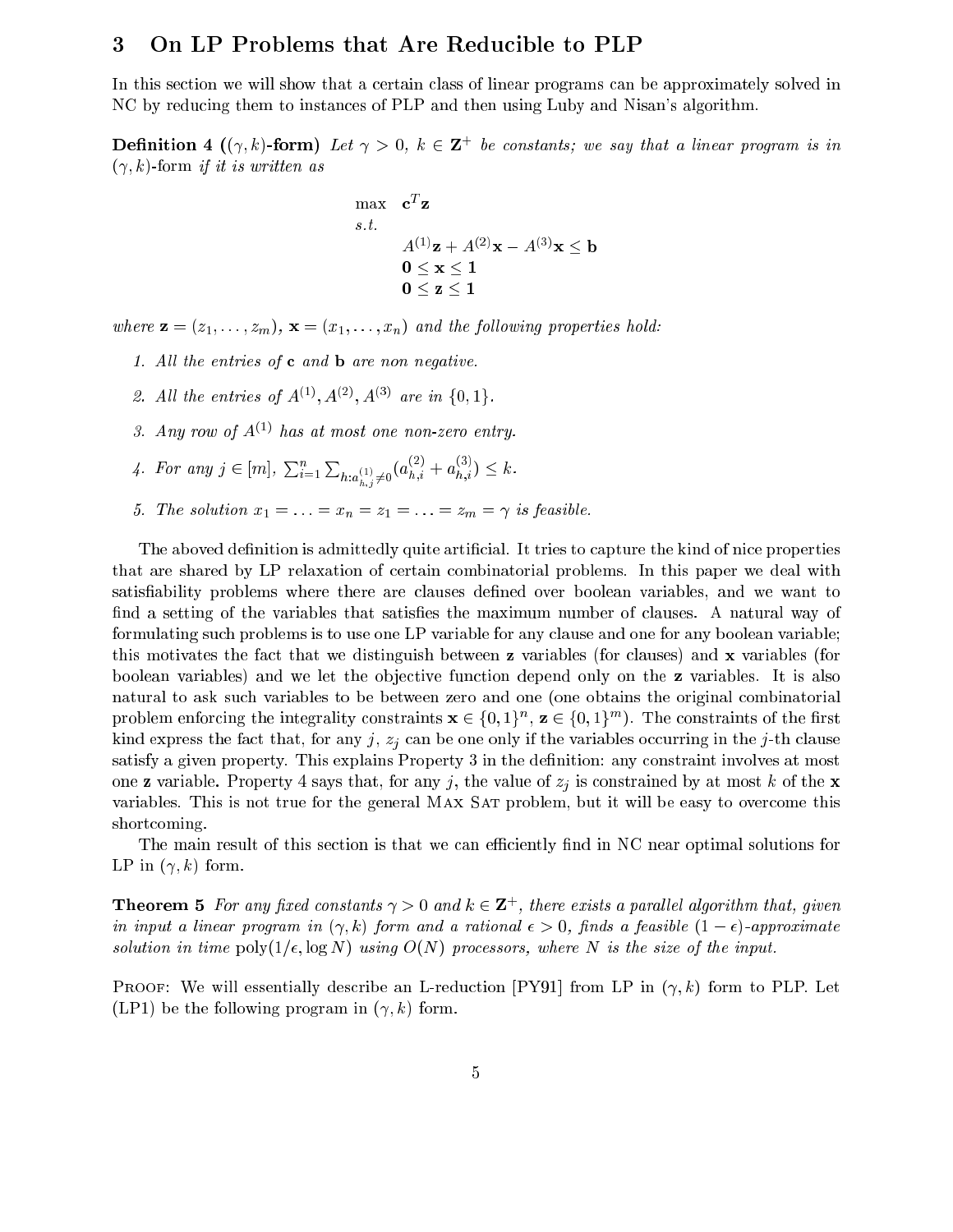$$
\begin{array}{ll}\n\max & \mathbf{c}^T \mathbf{z} \\
\text{s.t.} \\
A_1 \mathbf{z} + A_2 \mathbf{x} - A_3 \mathbf{x} \le \mathbf{b} \\
0 \le \mathbf{x} \le 1 \\
0 < \mathbf{z} < 1\n\end{array} \tag{LP1}
$$

Let  $\mathbf{z} = (z_1, \ldots, z_m)$ ,  $\mathbf{x} = (x_1, \ldots, x_n)$ . We introduce new variables  $\mathbf{y} = (y_1, \ldots, y_n)$  with the property that  $y_i = 1 - x_i$ . Using proper substitutions, we get the linear program (LP2), that is clearly equivalent to (LP1).

$$
\begin{array}{ll}\n\max & \mathbf{c}^T \mathbf{z} \\
\text{s.t.} \\
A_1 \mathbf{z} + A_2 \mathbf{x} + A_3 \mathbf{y} \le \mathbf{b} + A_3 \mathbf{1} \\
\mathbf{x} + \mathbf{y} &= \mathbf{1} \\
\mathbf{x} \ge \mathbf{0} \\
\mathbf{y} \ge \mathbf{0} \\
\mathbf{0} < \mathbf{z} < \mathbf{1}\n\end{array} \tag{LP2}
$$

By using such substitutions we have obtained a formulation where all the entries are non-negative. Yet, we have introduced equality constraints that are not admitted in PLP. We deal with this new problem by relaxing the equality constraints to the inequalities  $x + y \le 1$  and then modifying the objective function in such a way that it is never "convenient" to satisfy strictly such inequalities. More formally, we introduce a third (and last) formulation, that we call (LP3). For any  $i \in [n]$  we let

$$
occ_i = \sum_{j=1}^{m} c_j \sum_{h: a_{h,j}^{(1)} \neq 0} a_{(h,i)}^{(3)}
$$

be the weighted number of constraints where variable  $x_i$  occurs (with a negative sign) together with variable  $z_j$ , let also  $\mathbf{occ} = (occ_1, \ldots, occ_n)$ . (LP3) is the following positive linear program.

$$
\begin{array}{ll}\n\max & \mathbf{c}^T \mathbf{z} + \mathbf{occ}^T (\mathbf{x} + \mathbf{y}) \\
\text{s.t.} \\
A_1 \mathbf{z} + A_2 \mathbf{x} + A_3 \mathbf{y} \le \mathbf{b} + A_3 \mathbf{1} \\
\mathbf{x} + \mathbf{y} \le \mathbf{1} \\
\mathbf{x} \ge \mathbf{0} \\
\mathbf{y} \ge \mathbf{0} \\
\mathbf{0} \le \mathbf{z} \le \mathbf{1}\n\end{array} \tag{LP3}
$$

In the following we will prove that a good approximate solution for (LP3) is (possibly, after small changes) also a good approximate solution for (LP1). Let  $Z^*_{\text{LP1}}$  be the optimum value of (LP1),  $Z_{\text{LP3}}^{*}$  the optimum value of (LP3).

We first show that the optimum of  $(LP3)$  is not much larger than the optimum of  $(LP1)$ .

Claim 1  $Z_{\text{LP3}}^* \leq Z_{\text{LP1}}^*(1+k)/\gamma$ .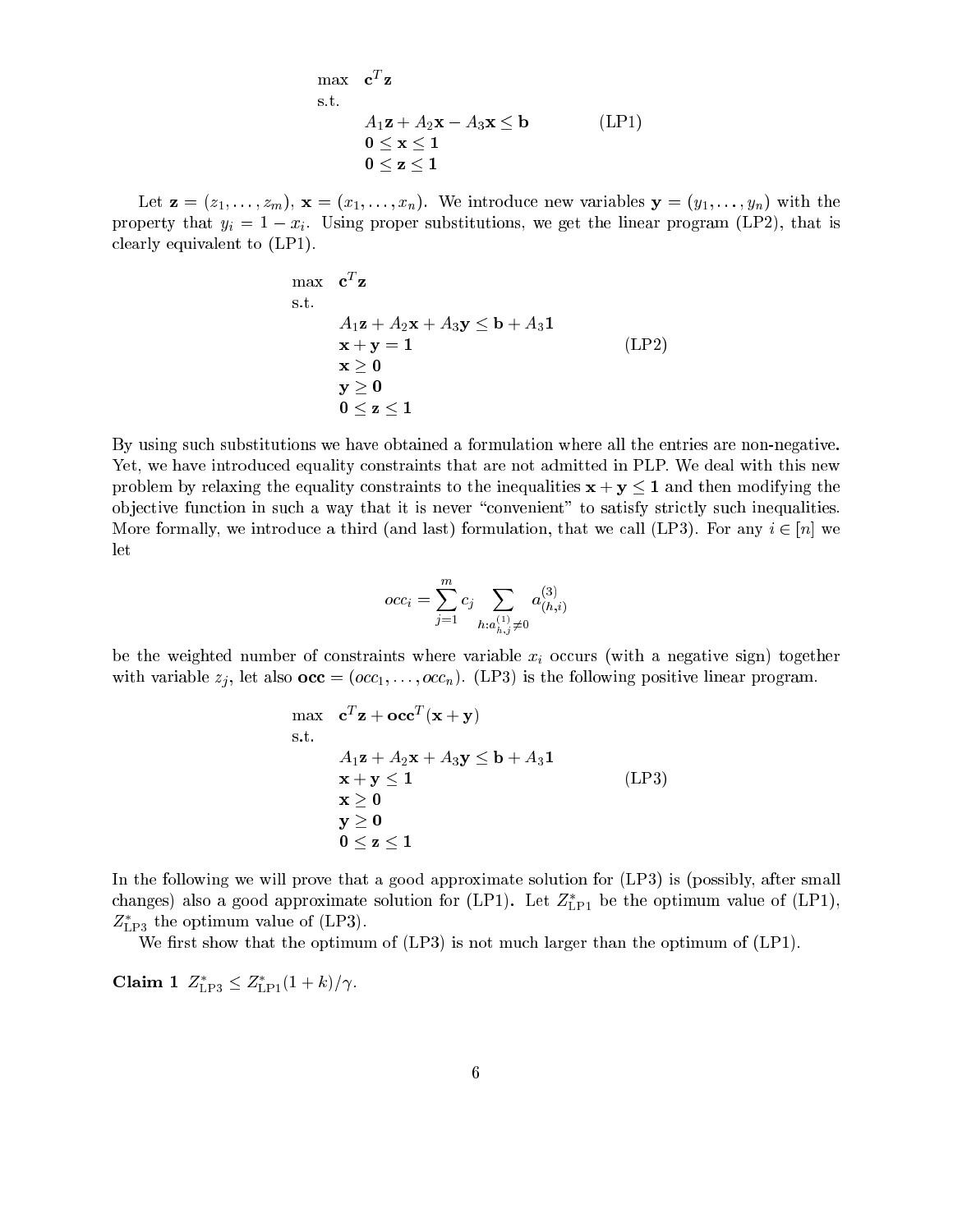Proof: [Of Claim 1] Property 5 in the definition of  $(\gamma, k)$  form ensures that  $Z_{\text{LP1}}^* \geq \sum_j \gamma c_j$ . On the other hand, the constraints on **z**, **x** and **y** imply that  $Z_{LP3}^* \leq \sum_i c_i + \sum_i occ_i$ . Let us now extimate  $\sum_i occ_i$ ; from the definition of **occ** and from Property 4 in Definition 4 we have that

$$
\sum_{i} occ_i = \sum_{i} \sum_{j} c_j \sum_{h: a_{h,j}^{(1)} \neq 0} a_{h,i}^{(3)} = \sum_{j} c_j \sum_{i} \sum_{h: a_{h,j}^{(1)} \neq 0} a_{h,i}^{(3)} \leq k \sum_{j} c_j.
$$

Thus,  $Z_{\text{LP3}}^{*} \leq (k+1) \sum_{i} c_{j} \leq (k+1)/\gamma Z_{\text{L}}^{*}$  $L$  . 2.2  $L$  . 2.2  $L$  . 2.2  $L$  . 2.2  $L$  . 2.2  $L$  . 2.2  $L$  . 2.2  $L$  . 2.2  $L$  . 2.2  $L$  . 2.2  $L$  . 2.2  $L$  . 2.2  $L$  . 2.2  $L$  . 2.2  $L$  . 2.2  $L$  . 2.2  $L$  . 2.2  $L$  . 2.2  $L$  . 2.2  $L$  . 2.2  $L$  . 2.2  $L$  . 2.2

The following two claims will imply that a feasible solution for (LP3) can be converted into a feasible solution for (LP1) without increasing the additive error.

**Claim 2** If  $(z, x)$  is a feasible solution for (LP1) of cost C, then  $(z, x, 1 - x)$  is a feasible solution for (LP3) of cost  $C + \sum_i occ_i$ .

**Claim 3** Given a feasible solution  $(z, x, y)$  for (LP3) of cost  $C + \sum_i occ_i$  a feasible solution  $(z', x')$ for (LP1) of cost at least C exists and can be computed in NC using  $O(N)$  processors in poly(log N) time.

PROOF: [OI Claim  $\delta$ ] Let  $(\mathbf{z}, \mathbf{x})$  be the defined as follows

$$
\mathbf{x}' = \mathbf{x} \hspace{1cm} z'_j = \min\{z_j, \min_{h: a_{h,j}^{(1)} \neq 0} \{b_h - \sum_i a_{h,i}^{(2)} x_i + \sum_i a_{h,i}^{(3)} x_i\}\} \; .
$$

It is easy to see that  $(\mathbf{z}\, ,\mathbf{x}\, )$  is feasible for (LP1) and that it can be computed with the time and processor bound required in the claim. It will take some more efforts to bound its cost. Let  $J$  be the set of indices j such that  $z'_i \neq z_j$ . For any such  $j \in J$ , let  $h_j$  be one of the indices (say, the smallest one) such that

$$
a_{h_j,j}^{(1)} \neq 0 \t z'_j = b_{h_j} - \sum_i a_{h_j,i}^{(2)} x_i + \sum_i a_{h_j,i}^{(3)} x_i.
$$

Since we have that

$$
z_j \le b_{h_j} - \sum_i a_{h_j,i}^{(2)} x_i + \sum_i a_{h_j,i}^{(3)} (1 - y_i) ,
$$

we can derive

$$
z_j - z'_j \leq \sum_i a_{h_j,i}^{(3)} (1 - (x_i + y_i)) \; .
$$

Thus

$$
\sum_{j} c_j z_j - \sum_{j} c_j z'_j = \sum_{j \in J} c_j (z_j - z'_j) \le \sum_{j \in J} c_j \sum_{i} a_{h_j, i}^{(3)} (1 - (x_i + y_i)) \le \sum_{i} occ_i (1 - (x_i + y_i))
$$

Since we assumed that

$$
\sum_{j} c_j z_j + \sum_{i} occ_i (x_i + y_i) = C + \sum_{i} occ_i
$$

 $\sum c_j z'_j \geq C$ .

 $\cdot$ 

we have that

 $\Box$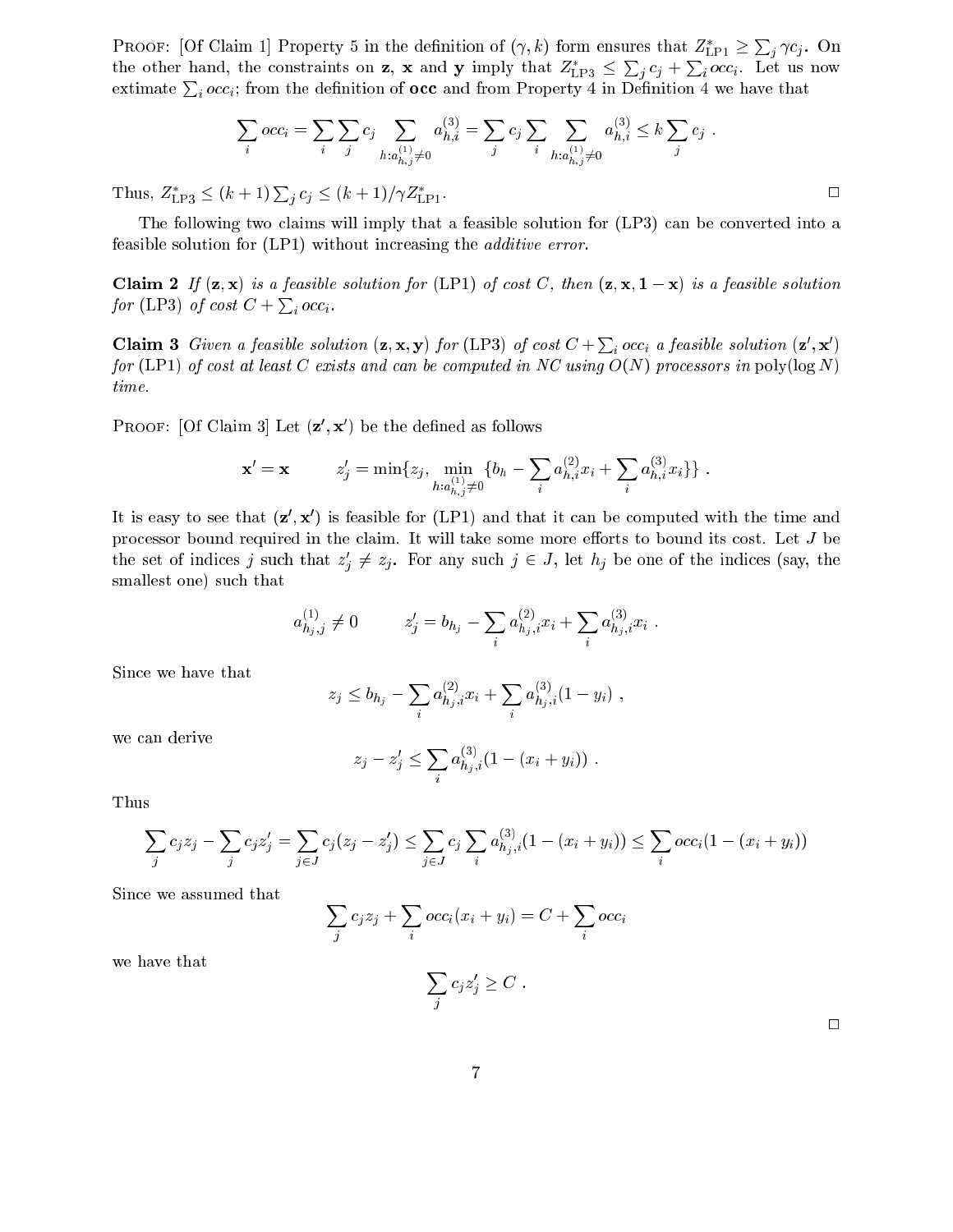**Claim 4** Let  $(\mathbf{z}, \mathbf{x}, \mathbf{y})$  be a  $(1 - \epsilon \gamma/(k+1))$  approximate solution for (LP3), and let  $(\mathbf{z}', \mathbf{x}')$  be the feasible solution for (LP1) computed as in Claim 3. Then  $({\bf z}^{\cdot},{\bf x}^{\cdot})$  is a (1  $\epsilon$ )-approximate solution for  $(LP1)$ .

PROOF: [OI Claim 4] Let cost<sub>3</sub> (respectively, cost<sub>1</sub>) be the cost of  $(z, x, y)$  (respectively, of  $(z, x)$ ). From Claim 3 it follows that  $\textsf{cost}_1 \geq \textsf{cost}_3 - \sum_i occ_i$ . From Claim 2 we have that  $Z^*_{\textsf{LP1}} \leq Z^*_{\textsf{LP3}} \sum_i occ_i$ , and thus  $Z_{\text{LP1}}^* - \text{cost}_1 \leq Z_{\text{LP3}}^* - \text{cost}_3$ . It follows that.

$$
\frac{\text{cost}_1}{Z^*_{\text{LP}1}} = 1 - \frac{Z^*_{\text{LP}1} - \text{cost}_1}{Z^*_{\text{LP}1}} \geq 1 - \frac{Z^*_{\text{LP}3} - \text{cost}_3}{Z^*_{\text{LP}1}} \geq 1 - \gamma/(k+1)\frac{Z^*_{\text{LP}3} - \text{cost}_3}{Z^*_{\text{LP}3}} \leq 1 - \epsilon
$$

 $\Box$ 

 $\Box$ 

The Theorem follows from Claim 4 and from Theorem 2.

### 4 The MAX SAT problem

Let  $\{C_1,\ldots,C_m\}$  be a collection of disjunctive boolean clauses over variable set  $X=\{x_1,\ldots,x_n\}$ and let  $w_1,\ldots,w_m$  be the weights of such clauses. For any clause  $C_j$  let us denote by  $C_j^+$  the set of indices of variables occuring positively in  $C_j$  and with  $C_i^-$  the set of indices of variables occuring negated, so that  $C_j = \bigvee_{i \in C^+} x_i \vee \bigvee_{i \in C^-} \neg x_i$ . Goemans and Williamson [GW94] consider  $\cdot$  $\cdot$ the following linear programming relaxation of the MAX SAT problem.

$$
\begin{array}{ll}\n\max & \sum_{j=1}^{m} w_j z_j \\
\text{s.t.} \\
z_j \leq \sum_{i \in C_j^+} t_i + \sum_{i \in C_j^-} (1 - t_i) & \text{for all } j \in [m] \\
0 \leq z_j \leq 1 & \text{for all } j \in [m] \\
0 \leq t_i \leq 1 & \text{for all } i \in [n]\n\end{array} \tag{SAT}
$$

To see that (SAT) is indeed a relaxation of MAX SAT it suffices to observe that any assigment  $\tau: X \to \{$ true, false} can be converted into a feasible solution for (SAT) such that, for any i,  $t_i = 1$ if  $\tau(x_1)$  = true, and  $t_i = 0$  otherwise, while  $z_i = 1$  if  $C_i$  is satisfied by  $\tau$  and  $z_i = 0$  otherwise. Note that the measure of such a solution is equal to the sum of the weights of the clauses satisfied by  $\tau$ .

**Remark 6** We note that the solution  $\mathbf{x} = \mathbf{z} = 0.5 \cdot \mathbf{1}$  is feasible: thus, if we start from a formula with at most k literals per clause, it is easy to verify that  $(SAT)$  is in  $(1/2, k)$  form.

**Theorem 7** ( $[GW94, Theorem 5.3]$ ) Let  $(t, z)$  be a feasible solution for  $(SAT)$ . Consider the random assigment such that, for any i, independently,  $Pr[x_i = true] = \frac{1}{4} + \frac{1}{2}t_i$ . Then, for any  $j \in [m]$ ,  $\mathbf{Pr}[C_j$  is satisfied  $\geq \frac{3}{4}z_j$ .

Starting with an optimum solution for (SAT), one gets a random assigment that, on the average, has a cost that is at least  $3/4$  of the optimum. An explicit  $3/4$ -approximate assignment can be found deterministically using the method of conditional expectation ([AS92], see also [Yan94]).

We are now ready to prove the main result of this section.

#### Theorem 8 (Approximation for MAX SAT)

1. An RNC algorithm exists that given an instance of the weighted Max Sat problem and a rational  $\epsilon > 0$ , returns an assigment whose expected measure is at least  $(3/4 - \epsilon)$  times the optimum. The algorithm runs in  $\text{poly}(1/\epsilon, \log m)$  time and uses  $O(m + n)$  processors.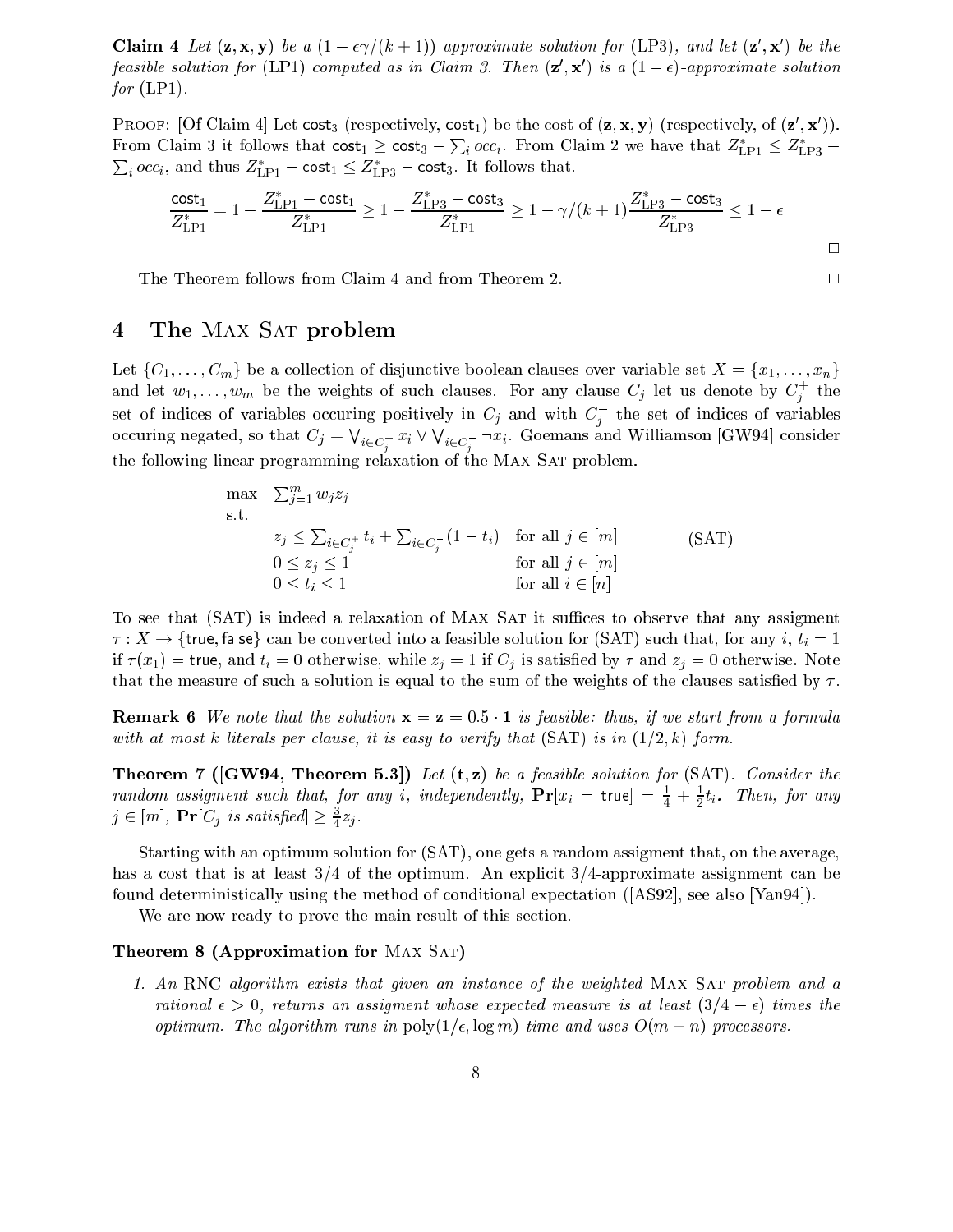- 2. For any  $\epsilon > 0$ , an NC  $(3/4 \epsilon)$ -approximate algorithm for the weighted MAX SAT problem exists that runs in  $\text{poly}(1/\epsilon, \log m)$  time and uses  $O((m + n)n^5)$  processors.
- 3. A sequential  $(3/4 o(1))$ -approximate algorithm for the weighted MAX SAT problem exists that runs in  $O(m)$  time.

PROOF: Let  $\phi = (C_1, \ldots, C_m)$  be any instance of MAX SAT, and let  $w_1, \ldots, w_m$  be the weights of the clauses. We use the following notation:  $J_4 \stackrel{\text{def}}{=} \{j : C_j \text{ contains at most four literals } \}, J_5 \stackrel{\text{def}}{=} [m]-J_4,$  $\phi_4 \stackrel{\mathrm{def}}{=} \{C_j : j \in J_4\}, \, \phi_5 \stackrel{\mathrm{def}}{=} \{C_j : j \in J_5\}, \, w_4^{\mathrm{tot}}$  $\stackrel{\text{def}}{=} \sum_{j \in J_4} w_j$ , and  $w_5^{\text{tot}}$  $\stackrel{\text{def}}{=} \sum_{j \in J_5} w_j$ . Clearly, we have that  $\mathsf{opt}_{MS}(\phi) \leq \mathsf{opt}_{MS}(\phi_4) + w_5^{\text{tot}}$ . Let us consider the linear programming relaxations (SAT), relative to  $\phi_4$  and let  $Z^*_{\text{SAT}}$ be the optimum of such a linear program. Since (SAT) is in (1/2,4) form, it follows from Theorem 5 that we can find in NC a solution  $(z, t)$  for (SAT) whose measure is at least  $(1-4\epsilon/3)Z^*_{\rm SAT}$ . Consider now the random assigment such that  $x_i$  is true with probabilty  $1/4 + t_1/2$ . Note that in such assigment each literal is true with probability at least  $1/4$ , and thus a clause with five or more literals is true with probability at least  $1 - (3/4)^5 = 0.76269... > 3/4$ . From Theorem 7 and from the above considerations we have that the average measure of such assigment is

$$
\sum_{j=1}^{m} w_j \mathbf{Pr}[C_j \text{ is satisfied}] \geq \frac{3}{4} \sum_{j \in J_4}^{m} w_j z_j + \sum_{j \in J_5} 0.76269 w_j
$$

$$
\geq \frac{3}{4} \left(1 - \frac{4}{3} \epsilon\right) Z_{\text{SAT}}^* + \frac{3}{4} w_5^{\text{tot}}
$$

$$
\geq \left(\frac{3}{4} - \epsilon\right) \text{opt}_{MS}(\phi) .
$$

The time bound follows from the fact that the instance of positive linear programming to be solved has size  $O(m)$ .

To prove Part (2) just note that the above analysis only assumed 5-wise independence. From Theorem 3 we have that a 5-wise independent probability distribution over n random variables exists of size  $O(n^5)$ . We can thus run in parallel  $O(n^5)$  copies of the above algorithm (one for each element of the distribution) and then take the best outcome.

Finally, regarding Part (3), one can use a sequential version of Luby and Nisan's algorithm to approximate the relaxation. Since the size of the relaxation is bounded by  $m$ , it will take  $O(m(\log m)^{O(1)})$  time to find a  $(1 - \epsilon)$ -approximate solution, provided that  $\epsilon = 1/(\log m)^{(O(1))}$ . After applying random rounding, derandomization can be done in linear time using conditional expectation (see e.g. [Yan94]). Observe that, while doing the derandomization, we can ignore all literals occuring in a clause but the first five (this is compatible with our approximation analysis). Thus, derandomization can be done in  $O(m)$  time, independent of n.

# 5 The Max kCSP problem

In this section we deal with the MAX kCSP problem. We begin by showing that, without loss of generality, we can restrict ourselves to the simpler MAX  $k$  CONJ SAT problem.

**Theorem 9** (MAX kCSP vs. MAX k CONJ SAT) For any  $k > 1$  and for any  $r, 0 < r \le 1$ , if MAX  $k$  CONJ SAT is r-approximable, then MAX  $k$ CSP is r-approximable.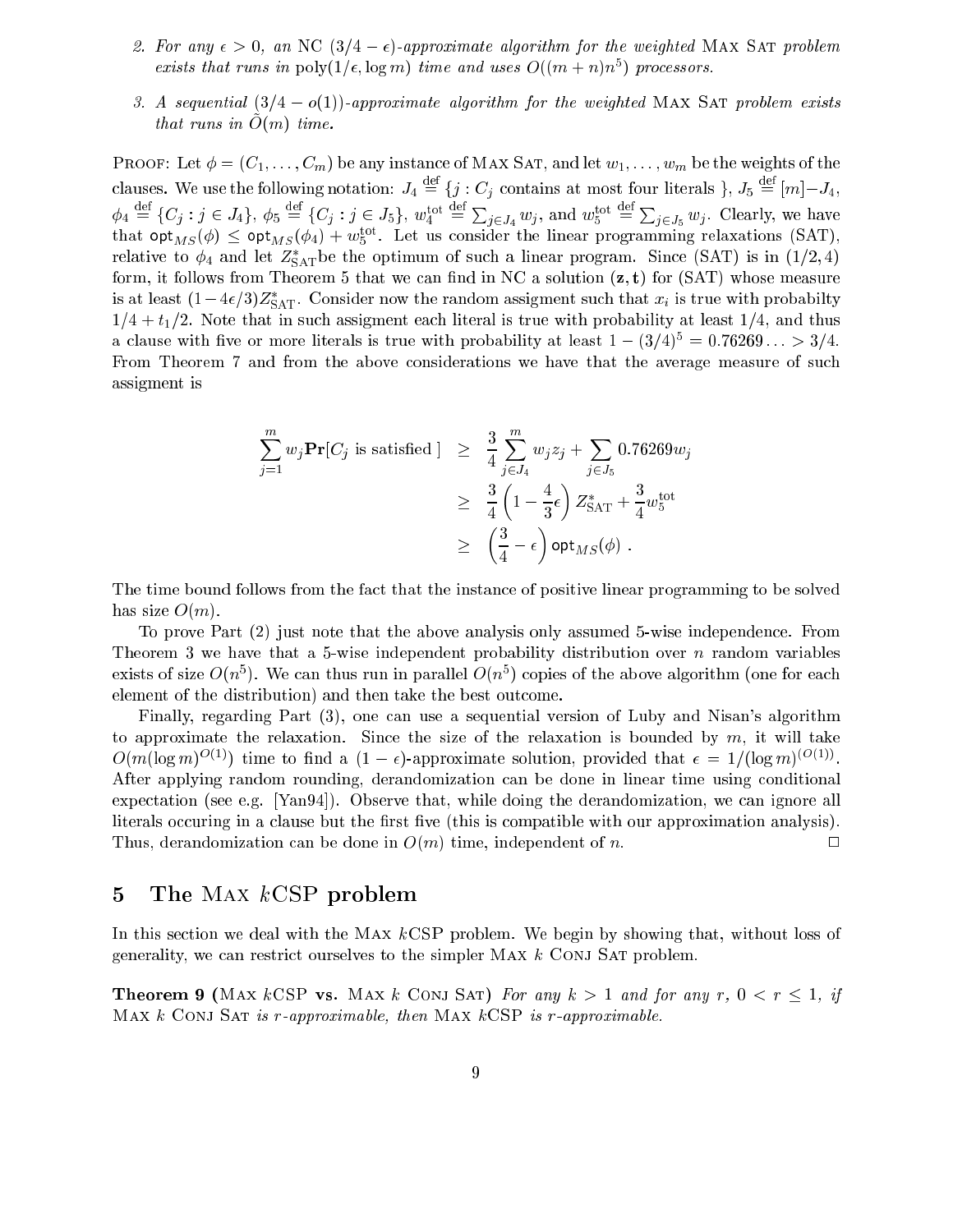Proof: Without loss of generality, we can assume that any constraint involves the application of a boolean function of arity exactly k (indeed, any h-ary function, with  $h < k$  can be seen as a k-ary function whose value is independent of the value of  $k-h$  parameters). Let  $C_1, \ldots, C_m$  be an instance of MAX  $kCSP$  over boolean variables  $x_1, \ldots, x_n$  and assume that all weights are equal to one. For  $\dim$   $j$   $\in$   $[m],$   $C_j$   $=$   $f_j(x_{j_1},\ldots,x_{j_k})$  where  $j_1,\ldots,j_k$   $\in$   $[n]$  and  $f_j$  :  $\{$ true,<code>false</code>} $^k$   $\to$   $\{$ true,<code>false</code>}. Consider now the set  $S_{f_i} \subseteq \{$ true, false $\}^k$  of satisfying assigment for  $f_j$ . For any such assignment  $b_1, \ldots, b_k$  we can write a k-ary conjunctive clause that is satisfied only by that assigment, namely, the clause  $l_{j_1} \wedge \ldots \wedge l_{j_k}$  where  $l_{j_i}$  stands for  $x_{j_i}$  if  $b_i$  = true, and for  $\neg x_{j_i}$  otherwise. In this way, we can convert any constraint  $C_j$  into  $|S_{f_j}|$  new conjunctive constraints. We give weight  $w_j$  to all such constraints. Let  $D_1, \ldots, D_{m'}$  be the union of such sets of new constraints: they constitute an instance of MAX k CONJ SAT over variables  $x_1, \ldots, x_n$ , and it should be clear that any assigment to  $x_1, \ldots, x_n$  has the same measure for  $C_1, \ldots, C_m$  and for  $D_1, \ldots, D_{m'}$ , so the instances have the same optimum, and an r-approximate solution for  $D_1, \ldots, D_{m'}$  is also an an r-approximate solution for  $C_1, \ldots, C_m$ .

We shall now prove that, for any  $k \geq 1$ , MAX k CONJ SAT is  $2^{1-k}$ -approximable. As in the preceding section, we shall give a linear programming relaxation of the problem and a proper randomized rounding scheme. Assume we have an instance of MAX  $k$  CONJ SAT given by constraints  $C_1,\ldots,C_m$ , whose weights are  $w_1,\ldots,w_m$  over variables  $x_1,\ldots,x_n$ . We denote by  $C_i^+$  (respectively,  $C_i^-$ ) the set of indices of positive (respectively, negative) literals in  $C_j$ , so that

$$
C_j = \bigwedge_{i \in C_j^+} x_i \ \wedge \ \bigwedge_{i \in C_j^-} \neg x_i \ .
$$

The linear programming relaxation has a variable  $t_i$  for any variable  $x_i$  of the MAX k CONJ SAT problem, plus a variable  $z_j$  for any constraint  $C_j$ . The formulation is

$$
\begin{array}{ll}\n\text{max} & \sum_{j} w_{j} z_{j} \\
\text{s.t.} & z_{j} \leq t_{i} \\
& z_{j} \leq 1 - t_{i} \quad \text{for all } j \in [m], i \in C_{j}^{+} \\
& z_{j} \leq 1 - t_{i} \quad \text{for all } j \in [m], i \in C_{j}^{-} \\
& 0 \leq t_{i} \leq 1 \quad \text{for all } i \in [n] \\
& 0 \leq z_{j} \leq 1 \quad \text{for all } j\n\end{array} \tag{CSP}
$$

The proof that  $(CSP)$  is a relaxation of MAX k CONJ SAT, is identical to the proof that  $(SAT)$ is a relaxation of MAX SAT: given an assigment  $\tau$  for MAX k CONJ SAT, set  $t_i = 1$  if  $\tau(x_i) = \text{true}$ , and  $t_i = 0$  otherwise; set  $z_j = 1$  if  $\tau$  satisfies  $C_j$ , set  $z_j = 0$  otherwise. It is immediate to verify that such solution is feasible for (CSP) and that its cost is equal to the total weight of clauses satisfied by the assigment.

**Theorem 10 (Random rounding for (CSP))** Let  $(z, t)$  be a feasible solution for (CSP), consider the random assigment such that

$$
\mathbf{Pr}[x_i = \text{true}] = \frac{k-1}{2k} + \frac{t_i}{k} .
$$

Then, for any  $j \in [m]$ ,

$$
\mathbf{Pr}[C_j \text{ is satisfied}] \ge \frac{z_j}{2^{k-1}}
$$

: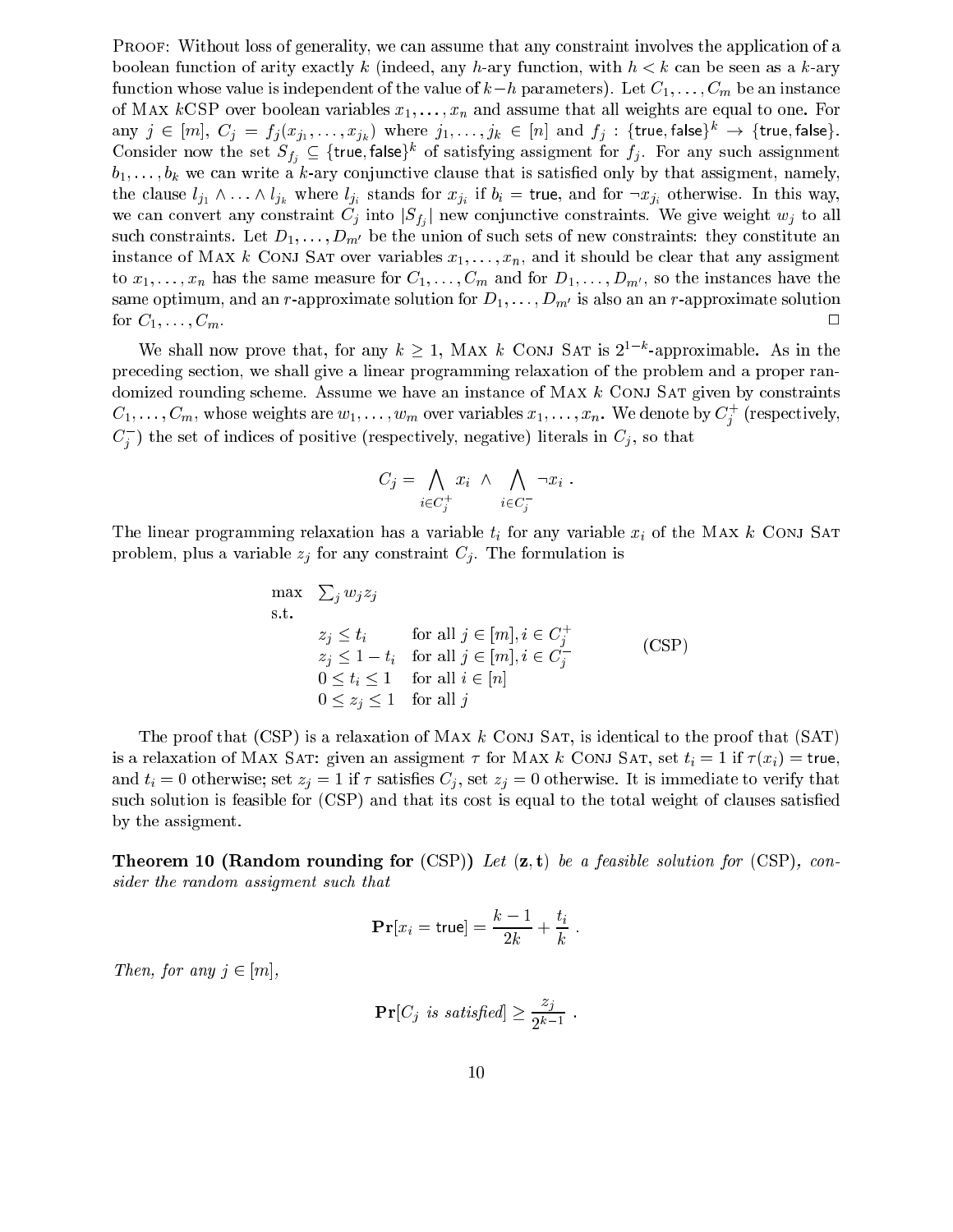PROOF: Note that, according to the random assigment,

$$
\mathbf{Pr}[x_i = \mathsf{false}] = 1 - \left(\frac{k-1}{2k} + \frac{t_i}{k}\right) = \frac{k-1}{2k} + \frac{1-t_i}{k}.
$$

Let us assume that  $C_j$  is a h-ary constraint for some  $h \leq k$ .

$$
\begin{aligned}\n\Pr[C_j \text{ is satisfied}] &= \left(\prod_{i \in C_j^+} \frac{k-1}{2k} + \frac{t_i}{k}\right) \cdot \left(\prod_{i \in C_j^-} \frac{k-1}{2k} + \frac{1-t_i}{k}\right) \\
&\ge \left(\frac{k-1}{2k} + \frac{z_j}{k}\right)^h \\
&\ge \left(\frac{k-1}{2k} + \frac{z_j}{k}\right)^k \\
&\ge \frac{z_j}{2^{k-1}}.\n\end{aligned}
$$

Where first inequality follows from the constraints on  $z_j$ , second inequality from the fact that  $h \leq k$ and the last inequality can be proved by studying the first derivative of the function

$$
f(z) = \frac{(\frac{k-1}{2k} + \frac{z}{k})^k}{z}
$$

and showing that, in the interval  $(0, 1)$ ,  $f(z)$  reaches its minimum for  $z = 1/2$ : in that point we have that  $f(1/2) = 2^{1-k}$ .  $\Box$ 

**Remark 11** The above analysis is tight, as can be shown by considering an instance  $C_1, \ldots, C_{2^k}$ where the clauses are all the possible size-k conjunctions over  $\{x_1, \ldots, x_k\}$ . Any assigment to  $\{x_1, \ldots, x_k\}$  will satisfy exactly one clause (that is, the optimum is equal to 1). On the other hand, the feasible solution for (CSP) where all variables are equal to  $1/2$  has measure  $2^{k-1}$ .

**Theorem 12 (Approximation for** MAX k CONJ SAT) For any  $k \geq 1$ , the weighted MAX k CONJ SAT problem is  $2^{1+\alpha}$ -approximable in polynomial time, and is  $(2^{1+\alpha} - o(1))$ -approximable in NC.

PROOF: Regarding the first claim, in order to compute a 2<sup>-1</sup> -approximate solution it is sufficient to optimally solve (CSP) using a polynomial time algorithm for linear programming [Kha79, Kar84], then use the random rounding scheme described in Theorem 10 and finally use conditional expectation (see [AS92]) to obtain an assigment whose measure is no smaller than the average measure of such random assigment. The approximation guarantee follows from Theorem 10.

Regarding the second claim, observe that  $t = z = 0.5 \cdot 1$  is a feasible solution, and so it can be easily checked that (CSP) is in  $(1/2, k)$  form. We can then apply Theorem 5 to show that (CSP) can be approximated within a factor  $1 - o(1)$  in NC. Random rounding yields a solution that on the average is  $2^{1-k} - o(1)$  approximate, and we can use k-wise independent distributions to do derandomization.  $\Box$ 

Corollary 13 (Approximation for MAX kCSP) For any  $k > 1$ , the weighted MAX kCSP problem is 2<sup>+</sup> "-approximable in polynomial time, and (2<sup>+</sup> "  $=$  0(1))-approximable in NC.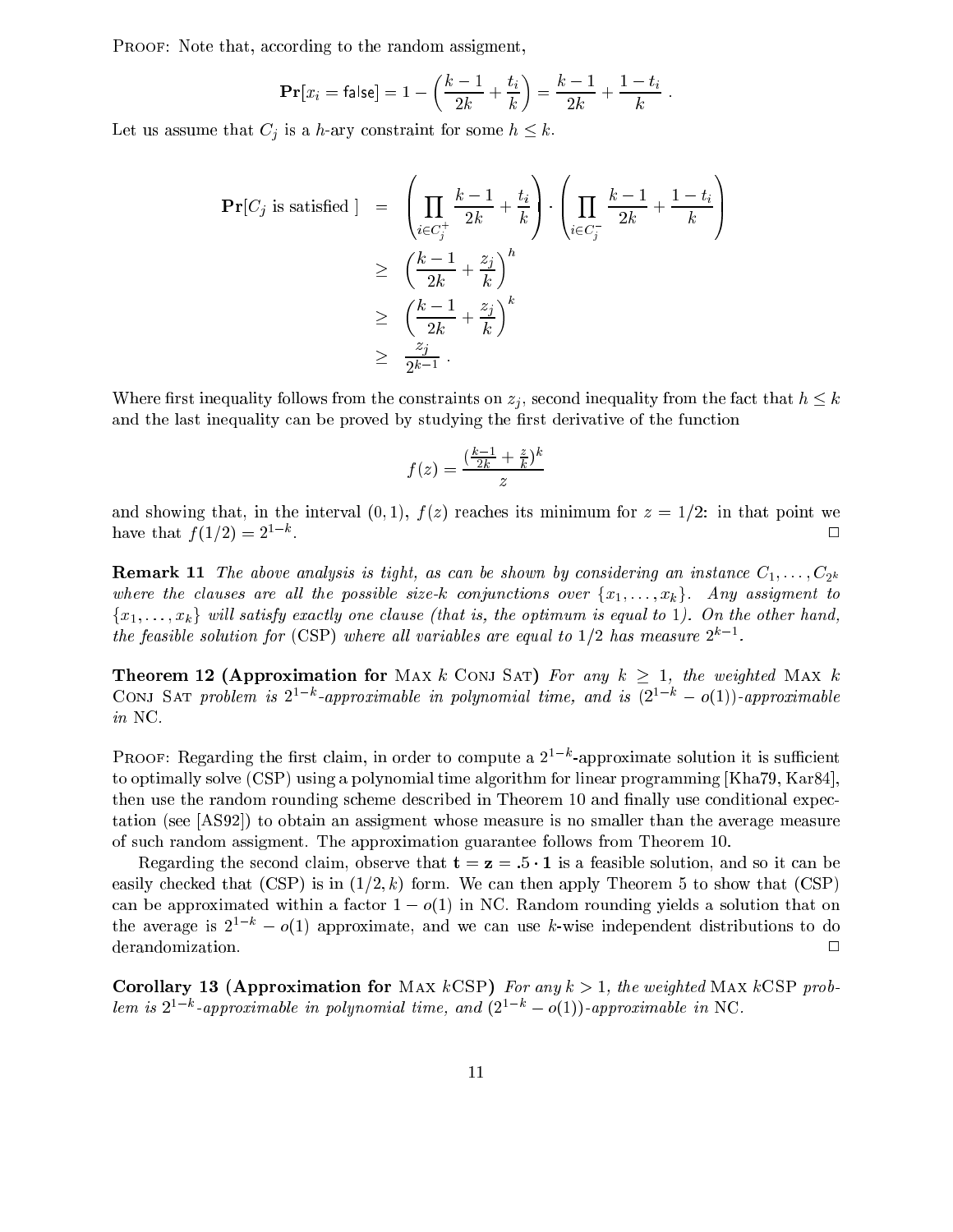#### 5.1 The MAX DIRECTED CUT problem

The MAX DIRECTED CUT can be seen as the restriction of MAX 2 CONJ SAT to instances where in each clause there is exactly one positive literal and one negative literal. Indeed, there is a natural correspondence between nodes and boolean variables, edges and constraints; and partitions and assigments. It is a folklore result that has been mentioned a few times in the litterature (e.g. in [TSSW96]) and can be traced back to the idea of giving logical formulations of combinatorial optimization problems [PY91].

Such equivalence immediately implies the existence of a parallel approximation algorithm for MAX DIRECTED CUT.

#### Corollary 14 (Approximation for MAX DIRECTED CUT)

- 1. An RNC algorithm exists that given an instance of the weighted MAX DIRECTED CUT problem and a rational  $\epsilon > 0$ , returns a cut whose expected measure is at least  $(1/2 - \epsilon)$  times the optimum. The algorithm runs in  $poly(1/\epsilon, \log m)$  time and uses  $O(m + n)$  processors.
- 2. For any  $\epsilon > 0$ , an NC  $(1/2 \epsilon)$ -approximate algorithm for the weighted MAX DIRECTED CUT problem exists that runs in  $\text{poly}(1/\epsilon, \log m)$  time and uses  $O((m + n)n)$  processors.

In Remark 11 we showed the tightness of our analysis of random rounding for any  $k$ . An inspection of the proof for  $k = 2$  shows that the instance that we consider is

 $\{(x_1 \wedge x_2), (\neg x_1 \wedge x_2), (x_1 \wedge \neg x_2), (\neg x_1 \wedge \neg x_2)\}\$ 

and it doesn't correspond to a MAX DIRECTED CUT problem. This fact may lead us to hope that a better random rounding scheme is possible for the special case of linear programs arising from Max DIRECTED CUT instances. Indeed, this is not the case. Let us first see how the LP relaxations of MAX DIRECTED CUT problems look like. Given a graph  $G = (V, E)$ , where we assume for simplicity  $V = [|V|]$ , and given weights  $\{w_{(i,j)}\}_{(i,j)\in E}$  for the edges, the LP relaxation is as follows.

$$
\begin{array}{ll}\n\max & \sum_{(i,j)\in E} w_{(i,j)} z_{(i,j)} \\
\text{s.t.} & z_{(i,j)} \le t_i & \text{for all } (i,j) \in E \\
& z_{(i,j)} \le 1 - t_j & \text{for all } (i,j) \in E \\
& 0 \le t_i \le 1 & \text{for all } i \in V \\
& 0 \le z_{(i,j)} \le 1 & \text{for all } (i,j) \in E\n\end{array} \tag{DI}
$$

Consider now the directed complete graph with 2n vertices and  $2n(2n-1) = 4n^2-2n$  edges (assume that all weights are one). Then the optimum of the MAX DIRECTED CUT problem is clearly  $n^2$ (the balanced partition), while the solution with all variables equal to 1/2 is feasible for (DI) and has measure  $2n^2 - n$ . The ratio between the two values is arbitrarily close to 1/2.

### 6 Relations with Proof Checking

We start by giving some definitions about probabilistically checkable proofs (we follow the notation used in  $[BGS95]$ ). A verifier is an oracle probabilistic polynomial-time Turing machine V. During its computation, V tosses random coins, reads its input and has oracle access to a string  $\pi$  called proof. Let x be an input and  $\pi$  be a proof. We denote by  $\text{Acc}|V^{\pi}(x)|$  the probability over its random tosses that V accepts x using  $\pi$  as an oracle. We also denote by  $\text{Acc}[V(x)]$  the maximum of  $\text{Acc}[V^{\pi}(x)]$  over all proofs  $\pi$ . The efficiency of the verifier is determined by several parameters.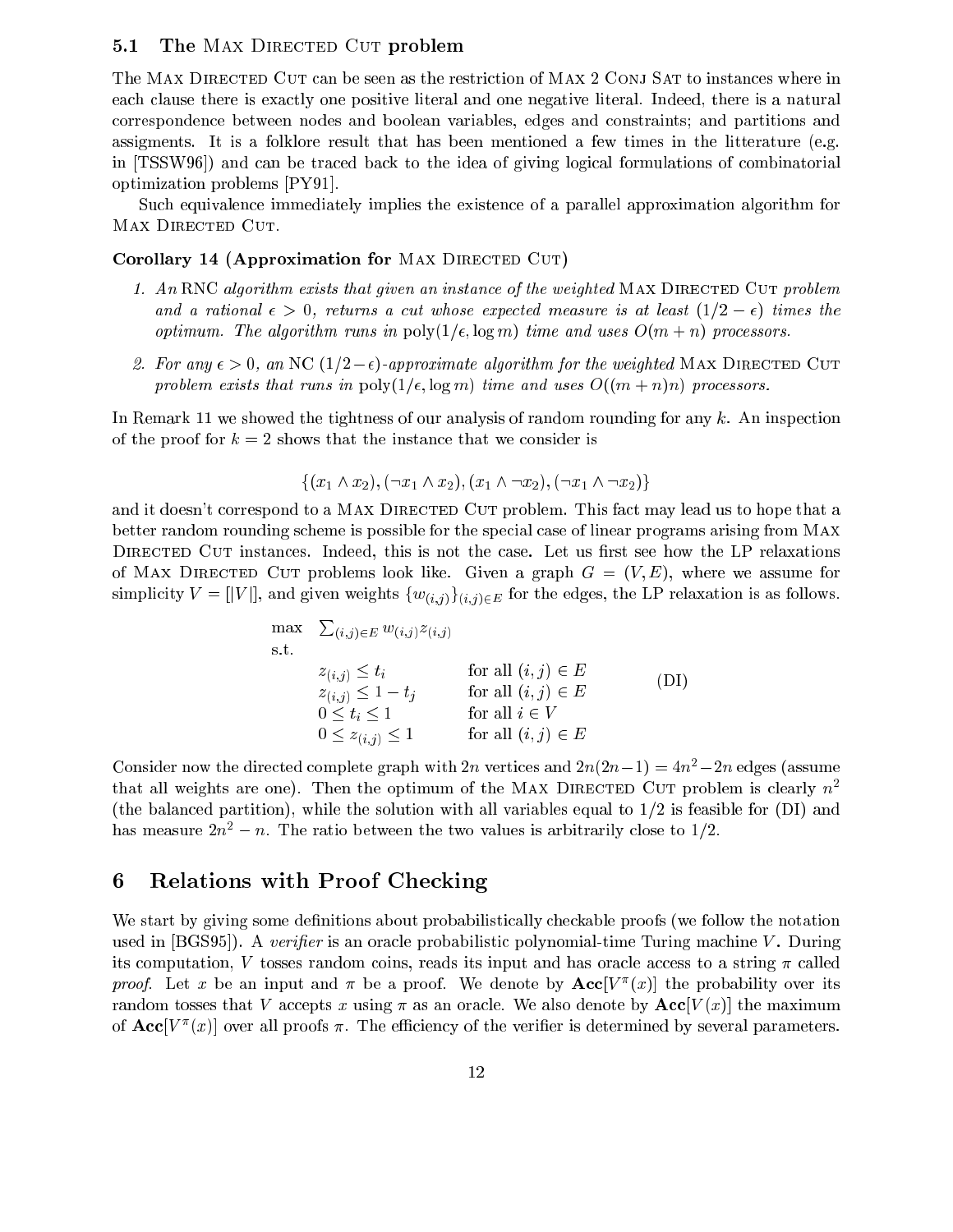**Definition 15 (PCP parameters)** Let L be a language, and let V be a verifier for L. Then we say that

- V uses  $r(n)$  random bits (where  $r: \mathbf{Z}^+ \to \mathbf{Z}^+$  is an integer function) if for any input x and for any proof  $\pi$ , V tosses at most  $r(|x|)$  random coins;
- V has query complexity q (where q is an integer) if for any input x, any random string  $R$ , and any proof  $\pi$ , V reads at most q bits from  $\pi$ ;
- *V* has soundness s (where  $s \in [0, 1]$  is a real) if, for any  $x \notin L$ ,  $Acc[V(x)] \leq s$ ;
- *V* has completeness c (where  $c \in [0, 1]$  is a real) if, for any  $x \in L$ ,  $\text{Acc}[V(x)] > c$ .

**Remark 16** Note that a verifier that has query complexity q can read its q bits adaptively, that is, the *i*-th access to the proof may depend on the outcomes of the previous  $i - 1$  accesses.

**Definition 17 (PCP classes)** Let L be a language, let  $0 < s < c \le 1$  be any constants, q be a positive integer and  $r: \mathbf{Z}^+ \to \mathbf{Z}^+$ , then we say that  $L \in {\rm PCP}_{c,s}[r,q]$  if a verifier V exists for L that uses  $O(r(n))$  random bits, has query complexity q, soundness s and completeness c.

Several recent results about the hardness of approximation of combinatorial optimization problems (including MAX SAT [BGS95] and MAX DIRECTED CUT [BGS95, TSSW96]) have been proved using the fact, proved in [BGS95], that  $NP = PCP_{1,s}[\log, 3]$  for any  $s > 0.85$ . The verifier developed to prove such result is adaptive. Using less than 3 queries or having a soundness smaller than 0.85 would immediately imply improved non-approximability results. Due to such consideration, it seems interesting to consider what kind of combinations of parameters may be sufficient to characterize NP, and which one are too weak (unless  $P = NP$ ). The next result implies that one can prove inclusion of PCP classes into P by simply developing approximation algoritms for MAX  $k$ CONJ SAT.

**Theorem 18** (MAX k CONJ SAT vs PCP) If MAX k CONJ SAT is r-approximable for some  $r <$ 1, then  $PCP_{c,s}[\log,k] \subseteq P$  for any  $c/s > 1/r$ .

**PROOF:** Let  $L \in \text{PCP}_{c,s}[\log k]$  and let V be a verifier witnessing it. Let x be any string of size n. Let l be the maximum lenght of a proof for x (note that l is polynomial in n). On input x, V tosses  $\alpha \log n$  random bits (for some constant  $\alpha$ ) and adaptively reads q bits of the proof. Let  $r = 2^{\alpha \log n}$  be the total (polynomial) number of possible sequences of coin tosses of V. For any of such strings  $R \in \{0,1\}^{\alpha \log n}$ , let us consider the behaviour of V with input x and random tosses R: clearly it is entirely determined by the outcomes of its queries, and can be represented as a binary tree of height k. Indeed, any internal vertex corresponds to a query, branching corresponds to the two possible outcomes of the query and leaves correspond to final accepting or rejecting states. Any root-leaf path corresponds to a set of queries (positions of the proof)  $q_1, \ldots, q_k$  and to answers  $a_1, \ldots, a_k$ , and it is followed by the verifier if and only if  $\pi[q_i] = a_i$  for any  $i \in [k]$ . Let us now associate a boolean variable  $x_i$  to any position  $\pi[i]$  of the proof, for any  $i \in [l]$ . There is an  $\min$ ediate correspondence between proois (i.e. strings in {0, 1}) and assigments for such variables (i.e. strings in franse, true) ), say by identifying 1 with true, and 0 with raise. According to this intuition, we encode root-leaf paths leading to acceptance as conjunctive clauses in the expected way: a path involving queries  $q_1, \ldots, q_k$  and answers  $a_1, \ldots, a_k$  is converted into the conjunctive clause  $l_{q_1} \wedge \ldots \wedge l_{q_k}$  where  $l_{q_i}$  stands for  $x_{q_i}$  if  $a_i = 1$ , and stands for  $\neg x_{q_i}$  otherwise. It should be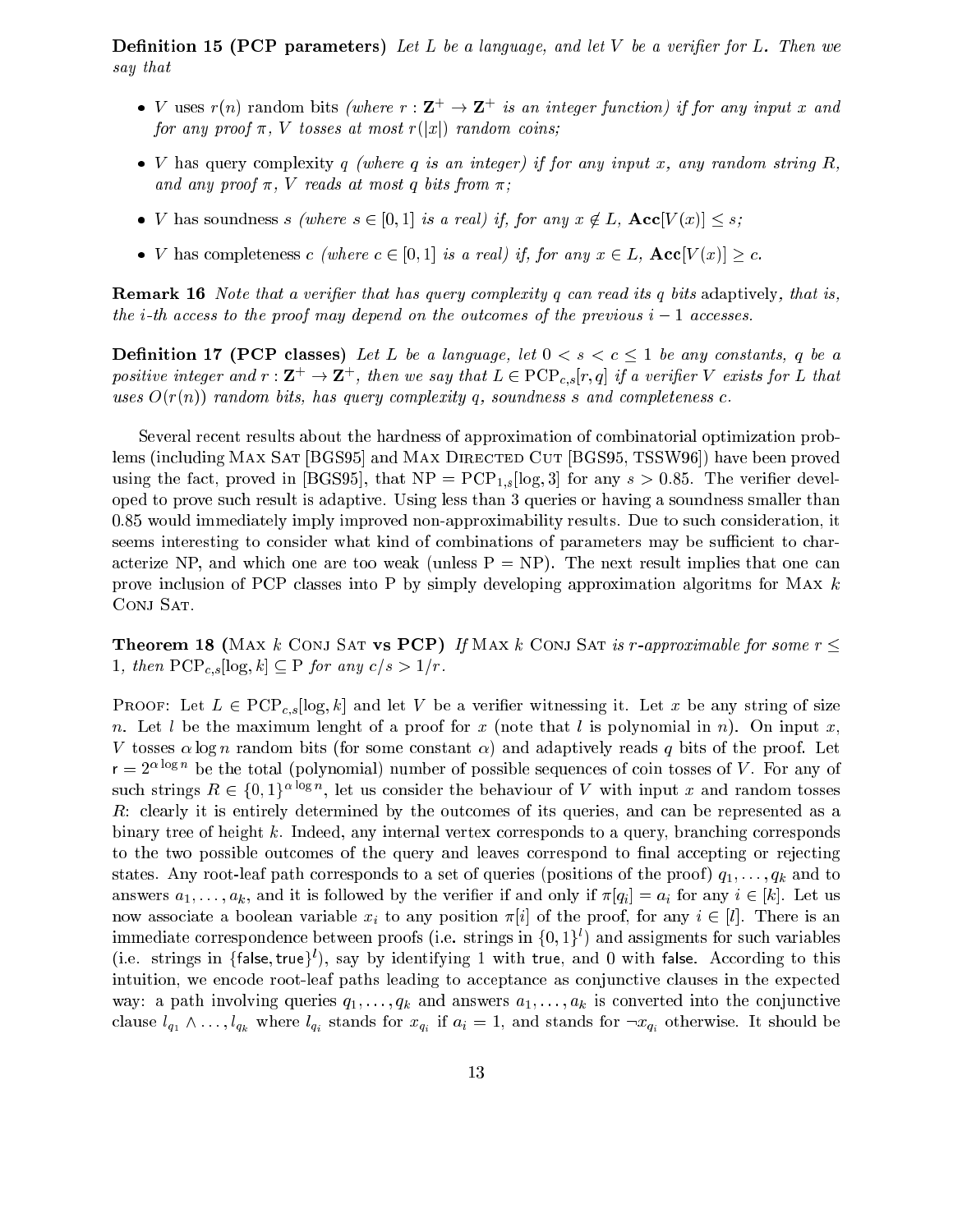clear that those clauses are inconsistent one with the other, and that an assigments satisfies one of those clauses iff the corresponding proof makes the verifier accept when it uses random string  $R$ . We can repeat such construction for any  $R$ , and it leads to an instance of MAX  $k$  CONJ SAT such that i clauses are simultaneously satisfiable iff a proof exists that makes  $V$  accept  $x$  with probability  $i/r$ . It follows that the optimum of the resulting Max k Conj Sat instance is at least cr if  $x \in L$ . and is at most sr otherwise. Any approximation better than  $s/c$  is sufficient to distinguish between the two cases.  $\Box$ 

A first consequence of Theorem 18 is that MAX  $k$  CONJ SAT is hard to approximate even within very small factors.

**Theorem 19 (Hardness of** MAX k CONJ SAT) For any  $k \ge 11$ , if MAX k CONJ SAT is  $\mathcal{Z}$  approximable, then  $\mathbf{r} = \mathbf{N}\mathbf{r}$ .

PROOF: Bellare Goldreich and Sudan [BGS95] prove that an  $s < .5$  exists such that NP =  $PCP_{1,s}$ [log, 11]. Then,  $k/11$  independent repetitions of their protocol yield NP = PCP<sub>1,s'</sub> [log, k],  $\Box$ where  $s' \leq 2^{-\lfloor n/11 \rfloor}$ : applying Theorem 18, the claim follows.

The following result can be obtained by combining Theorems 12 and 18

Theorem 20 (Weak PCP classes)  $\text{PCP}_{c,s}[\log,q] \subseteq P$  for any  $c/s > 2^{q-1}$ . In particular,  $PCP_{1,0.249}[\log, 3] \subseteq P$ .

The above theorem improves over previous results by Bellare, Goldreich and Sudan [BGS95], stating that  $PCP_{c,s}[\log,q] \subseteq P$  for any  $c/s > 2^q$  and  $PCP_{1,0.18}[\log,3] \subseteq P$ , respectively.

# 7 Conclusions

Following the work of [Rag88, GW94] we considered linear programming relaxations of combinatorial optimization problems and used *random rounding* to obtain feasible solutions from the fractional solutions of the linear programs. Since linear programming is hard to approximate in parallel, we converted such linear programs into instances of positive linear programming, that can be approximated in NC.

In the case of the MAX SAT problem we presented an algorithm that almost matches the best known sequential positive approximability result. For the MAX DIRECTED CUT problem, instead, the gap between the performances of polynomial-time algorithms and NC ones is still large. An intriguing question is whether the known non-approximability results for sequential algorithms can be improved when we restrict to NC algorithms (under the assumption that  $P \neq NC$ ). A possible way may be to devise *probabilistic proof systems for* P more efficient than the currently known proof systems for NP. Such a result would have a great independent interest. However, it is not clear why proofs for P should be easier to check than proofs for NP (they only appear to be easier to generate).

# Acknowledgments

I wish to thank Pierluigi Crescenzi for suggesting the problem, encouraging this research, and giving several useful suggestions. I am also grateful with Madhu Sudan and Fatos Xhafa for helpful comments on a preliminary version of this paper.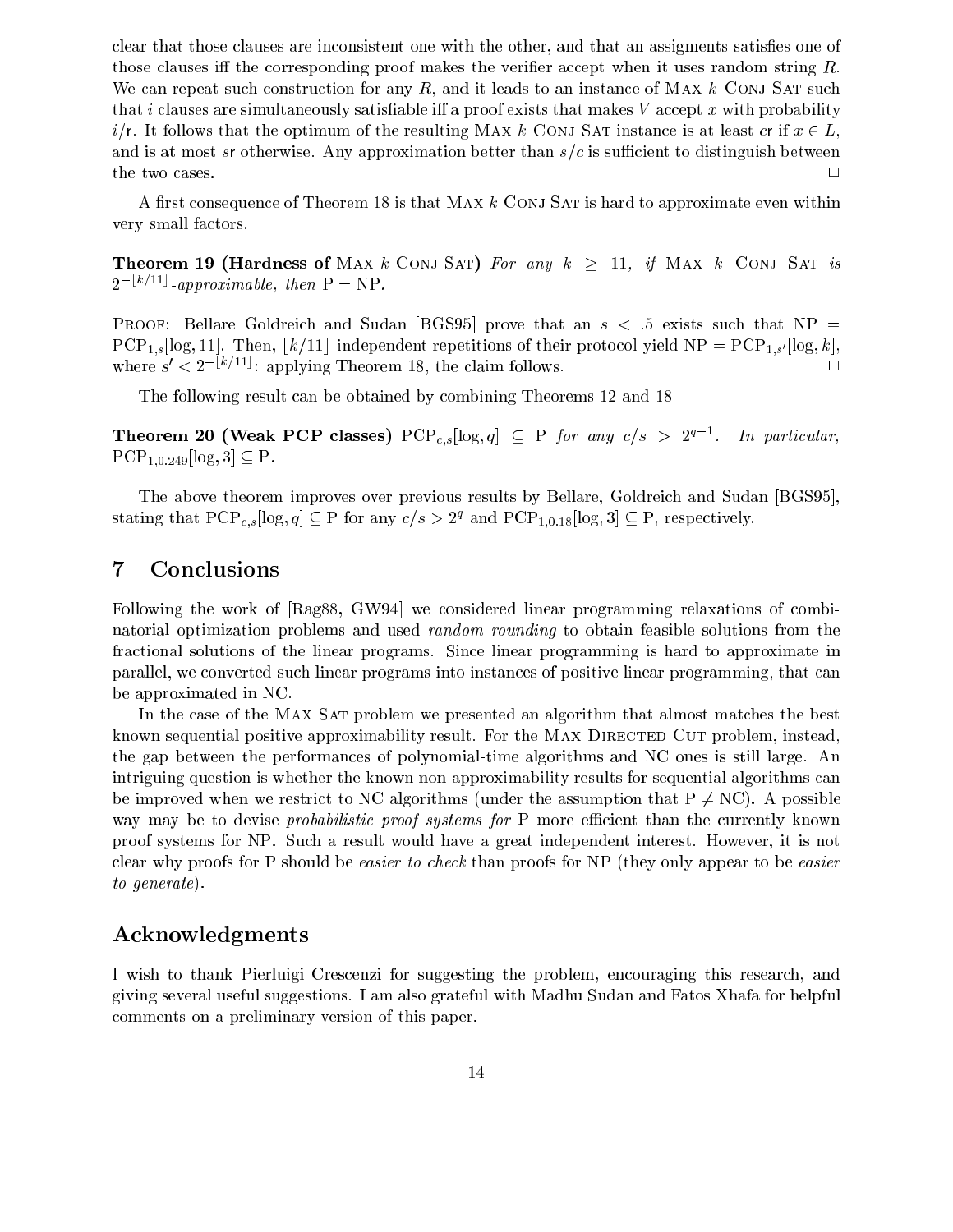# References

- [AKK95] S. Arora, D. Karger, and M. Karpinski. Polynomial time approximation schemes for dense instances of NP-hard problems. In Proceedings of the 27th ACM Symposium on Theory of Computing, pages  $284-293$ , 1995.
- [AS92] N. Alon and J. Spencer. The Probabilistic Method. Wiley Interscience, 1992.
- [Baz96] C. Bazgan. Personal communication. 1996.
- [BC93] D.P. Bovet and P. Crescenzi. Introduction to the Theory of Complexity. Prentice Hall, 1993.
- [BCA91] G. Bongiovanni, P. Crescenzi, and S. De Agostino. Descriptive complexity and parallel approximation of optimization problems. Manuscript, 1991.
- [BGS95] M. Bellare, O. Goldreich, and M. Sudan. Free bits, PCP's and non-approximability towards tight results (3rd version). Technical Report TR95-24, Electronic Colloquium on Computational Complexity, 1995. Extended abstract in Proc. of FOCS'95.
- [CS95] B. Chor and M. Sudan. A geometric approach to betweennes. In Proceedings of the 3rd European Symposium on Algorithms, 1995.
- [FG95] U. Feige and M.X. Goemans. Approximating the value of two provers proof systems, with applications to MAX 2SAT and MAX DICUT. In *Proceedings of the 3rd Israel* Symposium on Theory of Computing and Systems, 1995.
- [GW94] M.X. Goemans and D.P. Williamson. New 3/4-approximation algorithms for the maximum satisfiability problem.  $SIAM Journal$  on Discrete Mathematics, 7(4):656-666, 1994. Preliminary version in Proc. of IPCO'93.
- [GW95] M.X. Goemans and D.P. Williamson. Improved approximation algorithms for maximum cut and satisfiability problems using semidefinite programming. Journal of the  $ACM$ ,  $42(6):1115{-}1145$ , 1995. Preliminary version in Proc. of STOC'94.
- [Hag92] D.J. Haglin. Approximating maximum 2-CNF satisfiability. *Parallel Processing Letters*, 2:181-187, 1992.
- [HMR<sup>+</sup> 93] H. B. Hunt III, M.V. Marathe, V. Radhakrishnan, S.S. Ravi, D.J. Rosenkrantz, and R.E. Stearns. Every problem in MAX SNP has a parallel approximation algorithm. Manuscript, 1993.
- [Hoc82] D. Hochbaum. Approximation algorithms for set covering and vertex cover problems.  $SIAM\ Journal\ on\ Computing,\ 11:555-556,\ 1982.$
- [Kar84] N. Karmakar. A new polynomial-time algorithm for linear programming. Combinator $ica, 4:373-395, 1984.$
- [Kha79] L. G. Khachian. A polynomial time algorithm for linear programming. Doklady Akademia Nauk SSR, 224:1093-1096, 1979.
- [KMS94] D. Karger, R. Motwani, and M. Sudan. Approximate graph coloring by semidenite programming. In Proceedings of the 35th IEEE Symposium on Foundations of Computer Science, 1994.